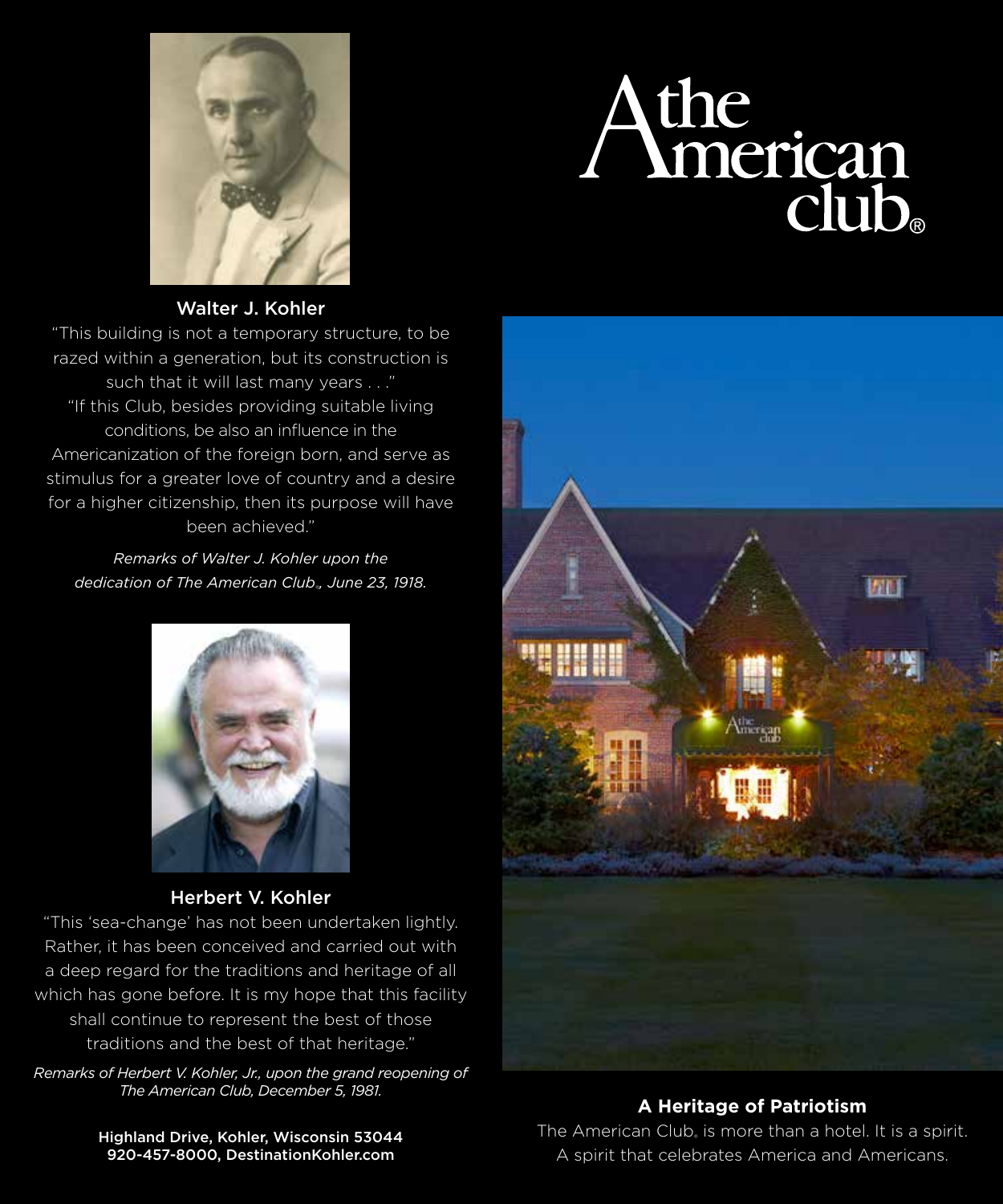

The Dining Room, 1918

### A NEW LIFE IN AMERICA

Once settled in their new home, the men worked hard, formed friendships and ate well. A reporter of the day marveled: "The tables fairly groan under the loads of wholesome food, and the men can eat as much as they wish. There is only one rule in the dining room; that is to clean the plate. The manager wants nothing wasted. A Victrola renders patriotic numbers and stirring marches during mealtime."

After work there was time for study and learning English so the men could obtain their important "first papers." In addition to studying in the relaxing Lincoln Room across from the main desk, in the quiet Washington Room or in their own bedrooms, the immigrants could walk a block and a half to the new Kohler Public School. There, by arrangement with Kohler Co., they attended "Evening School" two nights a week.

What was once The American Club, laundry room, where the men's "plain washing" was done, is now The Immigrant Restaurant & Winery Bar. A series of six authentically decorated dining rooms represents the energetic ethnic groups who settled and prospered here. The cozy Dutch Room displays delft tiles and terra cotta as used in 18th century Holland, while the French Room exhibits the warmth of antique walnut.

At the opposite end of the building in what was once the bowling alley, the informal atmosphere of The Horse & Plow now welcomes guests with innovative pub fare. The walls display antique farm tools used by the area's early settlers and hundreds of old photographs.

The past is always present and provides security, warmth and interest much like that given to the immigrants who first enjoyed The American Club.

To view the exterior of The American Club is to realize the building remains unchanged. The 100-foot flagpole and American flag are just where they were in 1918. The gabled blue slate roof has the rich patina of graceful aging.

The immigrants are gone now. What endure are reminders of the American dream — that an immigrant could better himself by becoming an American citizen.



"Our Snow Plow"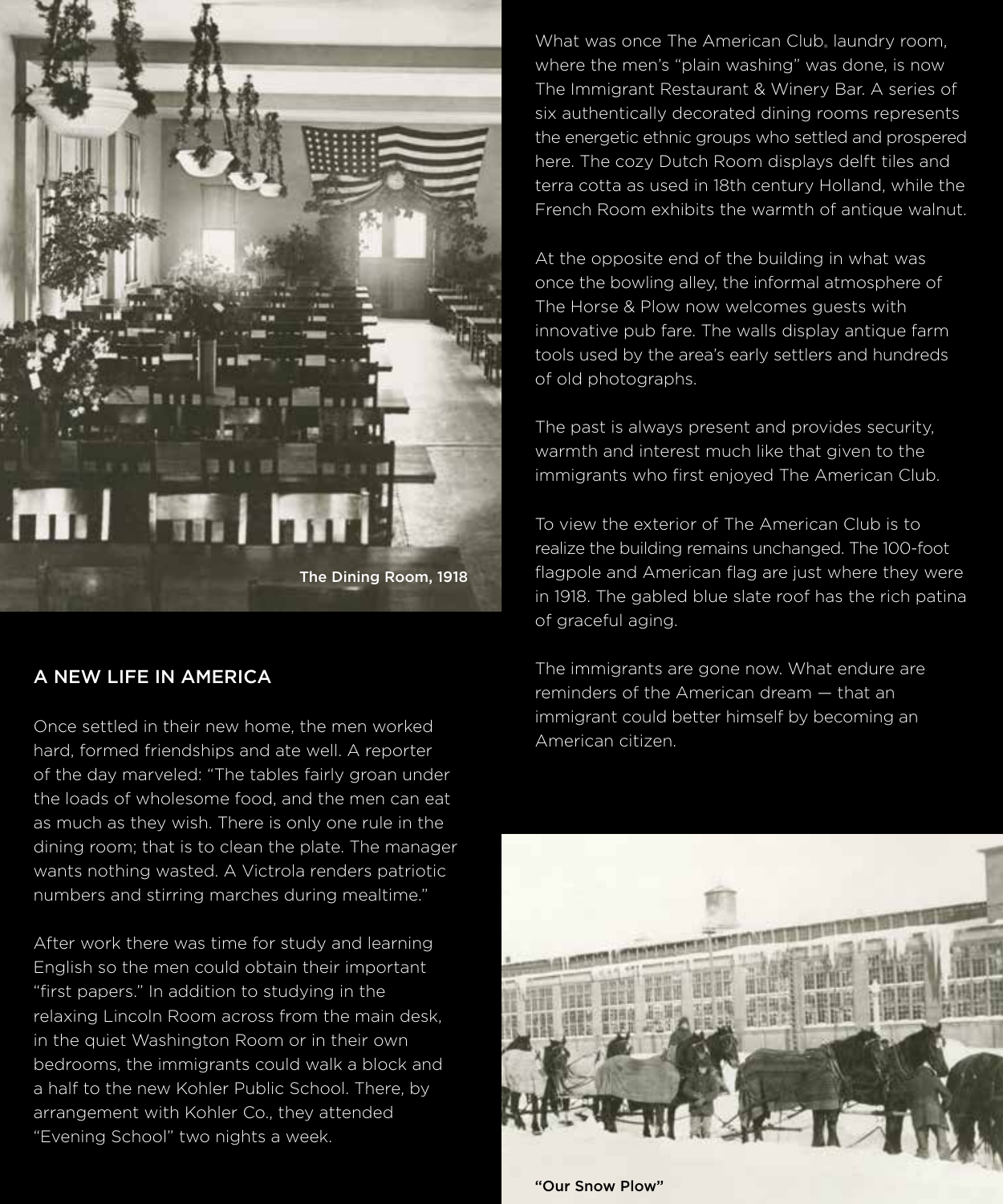

## THE PRIDE AND SPIRIT OF THE AMERICAN CLUB, LIVE ON

In the decades that followed, the spirit of The American Club prevailed even as subtle changes occurred. Immigrants, now citizens, married and bought homes in the surrounding communities. One floor on the east wing of The Club was set aside as a "teacherage" for single female teachers at the Kohler School.

In the early 1940s, the dining room was redecorated and renamed The Wisconsin Room in honor of the 30th state. Décor included 24 drawings of distinguished Wisconsinites, and two unique tapestries were commissioned and hung on either side of the entry stairs. One depicts a map of Wisconsin with tiny costumed figures representing the various ethnic groups and the areas of the state in which they settled. In a touch of whimsy, the artist also included Wisconsin's mythical Paul Bunyan and Babe, his Blue Ox. The symbolic American eagle is shown at the top of each tapestry.

Designers also placed a handsome carved statue of Old Abe on the east end of The Wisconsin Room. Known to most school children in the state, Old Abe was the Wisconsin war eagle and mascot of Eagle Regiment – 8th Wisconsin Infantry. He perched proudly on the mast of the regimental flag carried into 39 battles and skirmishes in the Civil War.

On the west end of the large room, the center leaded glass window features a reproduction of the Kohler Co. medallion. The adjacent window has Walter Kohler's favorite quotation from John Ruskin: "Life without labor is guilt; labor without art is brutality."

In 1978, 60 years after it was dedicated, The American Club was placed on The National Register of Historic Places. It was at this point that Herbert V. Kohler, Jr., Chairman of the Board and President of Kohler Co., chose to continue the Kohler tradition of commitment to the historical past.

He closed The American Club for three years, and between 1978 and 1981 the interiors of the building were carefully and lovingly restored and renovated. The renovation sought to retain the historic American spirit of the original structure and preserve its ethnic links to the immigrants who lived here, while at the same time provide the finest modern accommodations.